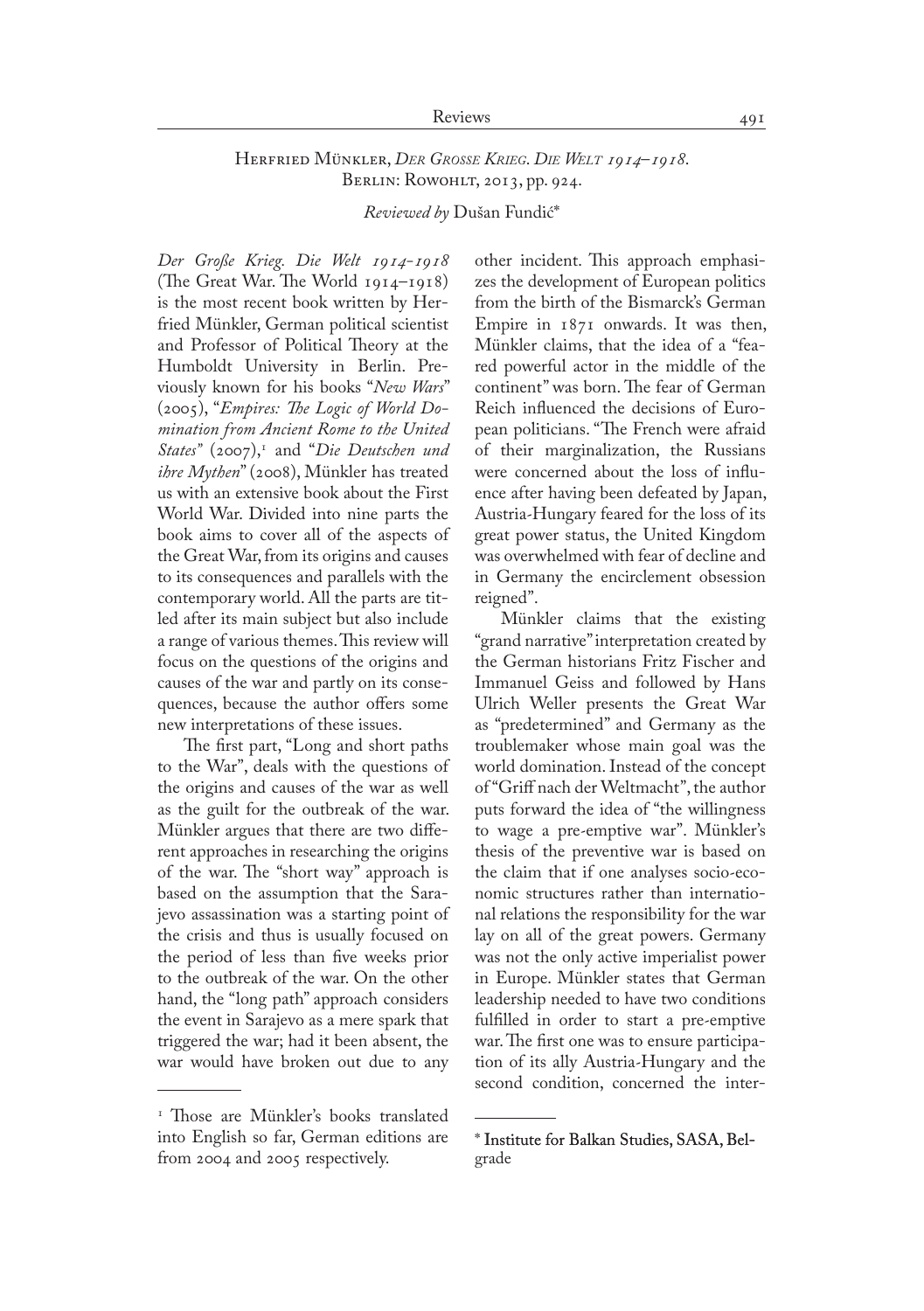nal unity of the country. When the crisis broke out in the Balkans in 1914 the Dual Monarchy was willing to go to war, and the first condition was fulfilled. The second one, the internal unity of Germany, was met when the Social Democrats endorsed what the government termed the defence of the homeland from the Russian aggression.

Along with the blank-cheque given to Austria-Hungary by Germany, the unconditional support given to Serbia by Russia, and to Russia by France, were equally important for the outbreak of the war. Otherwise, Russia would have been more careful in her support of Serbia. Using counterfactual approach Münkler concludes that with the absence of Russian support the conflict between Austria-Hungary and Serbia would have been no more than the "Third Balkan war" easily won by Habsburg Monarchy. Serbia would continue its existence as an independent state and Austria-Hungary as a great power. On the other hand, there was a major difference in comparison with the great power diplomacy at the time of the Balkan Wars: Bethmann-Hollweg and the entire German leadership refused cooperate with Great Britain and restrain Austria-Hungary from its aggressive policy towards Serbia, despite the fact that the Serbian government had no responsibility for the assassination in Sarajevo. The decisions made in Vienna and Belgrade could not have had such fatal consequen� ces if there had been a different approach from Berlin. Nevertheless, other great powers, should have better appreciated, according to Münkler, Germany's central position in Europe. Instead, they created a setting for the encirclement of Germany and Austria-Hungary.

Despite his notion of the shared responsibility Münkler's explanation of the July Crisis involves certain troublesome remarks concerning Russia. After conclu� ding that Germany and Austria-Hungary were surrounded by hostile alliances, the author does not take into consideration that Russia was also cornered by the Dual Alliance2 and had already had its great power position challenged during the Annexation crisis and the Balkan Wars. The German position during the July Crisis was more provocative to Russia and her allies than the author would have us believe, and the blank cheque given to Austria-Hungary on 5 July was as much as aggressive as it was irresponsible.3 Sin� ce Russia had backed down in 1908 and failed in her alleged role of the protector of Balkan Slavs was it really surprising for the German leadership that St. Petersburg was bound to stand its ground in 1914? Moreover, the situation in Russia was better than that in 1908 when the Romanov dynasty had been shaken after the recent defeat in the 1905 war against Ja� pan. Also, France and Great Britain were expected to be more active and supportive in case of a conflict.4 Münkler concludes that "the key for war" was in Russia and that without its intervention there would be no major conflagration. This proposition does not seem to be in keeping with the author's thesis of the shared war which is incompatible with singling out

<sup>2</sup> Dominic C. B. Lieven, *Russia and the Origins of the First World War*, 2nd ed. (London: Macmillan, 1984), 26.

<sup>3</sup> "What is striking about the blank cheque is not that it was issued but that it was indeed blank. ", in: Hew Strachan, *The First World War*, vol. I: *To Arms* (Oxford: Oxford University Press, 2001), 95.

<sup>&</sup>lt;sup>4</sup> Jean-Jacques Becker and Gerd Krumeich, *1914: Outbreak*, in: *The Cambridge History of the First World War*. Volume I: *Global War*, edited by Jay Winter and Editorial Committee of the International Research Centre of the Historial de la Grande guerre (Cambridge: Cambridge University Press, 2014), 53.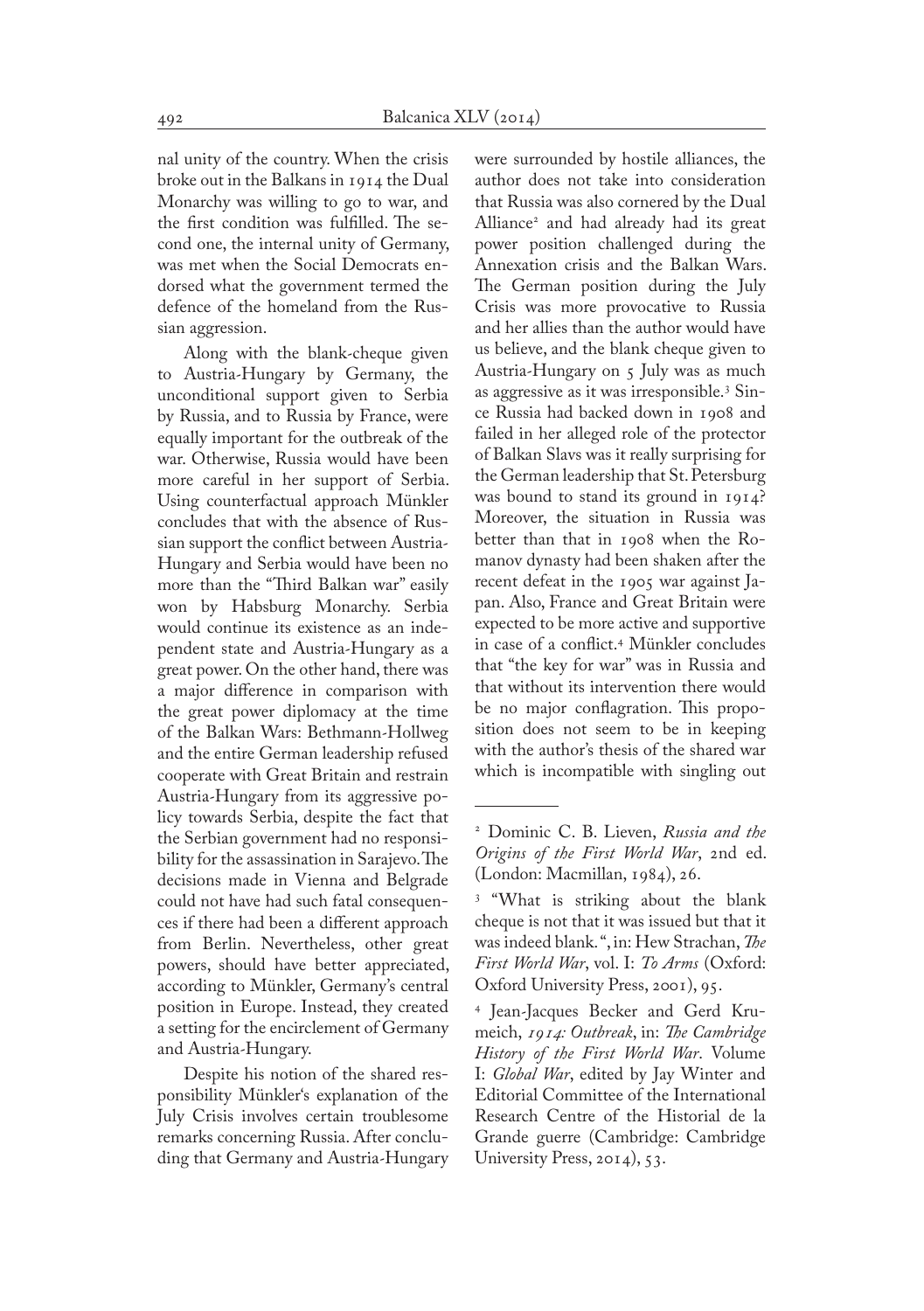one great power as a sole keeper of "the key to war". It rather shifts the responsi� bility from Germany onto Russia.

Münkler offers an extensive, interesting and vivid history of the war from its beginning until November 1918. His account of the war operations based on the writings and testimonies of the com� batants create the sense of gruesome reality. At the outset of second chapter the author discusses the main idea behind the German strategy, the Schlieffen Plan. The plan assumed that Britain would remain neutral in the case of a European war. The first battles of the war were heavily influenced, besides military strategy, by prestige considerations. One of the assumptions of the Schlieffen Plan was that it was necessary to withdraw forces in the East to the strategically better positions within German territory in order to gain enough time to win the decisive battle against France. Such a plan discounted the fact that the ancestral lands of the Hohenzollern dynasty would be handed over to the enemy. Similar considerations were at work in Austria-Hungary where the decision to attack Serbia with the third of the Austro-Hungarian forces was based on the Chief of Staff, Conrad von Hötzendorf's, considered opinion that the defensive in the Balkans would be a blow at the Dual Monarchy's prestige. At the beginning of 1915, the Dual Monar� chy lost much of its prestige because of the military disaster after the defeats in Serbia, and its great power status after the defeats at the hands of the Russians. For the remainder of the war Austria-Hun� gary was entirely dependent on German support.

Following his accounts of the Battles at Marne and Tannenberg Münkler argues that the decisions about the war aims resulted from the struggle between the moderate Chancellor Bethmann-Hollweg, on one hand, and the new Chief of Staff Falkenhayn and the Hindenburg-Ludendorff duo which grew in importance — and eventually had dictatorial powers — after the victory at Tannenberg, on the other. Münkler emphasizes the importance of the ambiguous German war aims at the beginning of the war in comparison with other great powers. While most of the German population saw the French as the archenemy, the elites were divided on the score. After August 1914 the German society was soon transformed into something of a victimized and sacrificial com� munity. For the Germans, the war was purely defensive. Münkler points out that the lack of defined policy at the beginning of the war made the German leadership pursue divergent war aims. The indecisive formulation of strategic goals paved the road for the increasing influence of military leaders especially Hindenburg and Ludendorff.

The narrative then turns to other war theatres: the Middle East, East Asia and the Gallipoli Campaign. The Balkan front is unfortunately discussed in just few sentences. The author deals with the trench warfare, the superiority of defence in military operations, the everyday experience of soldiers and the development of chemical warfare, an area dominated by Germany throughout the entire war. The Italian entrance into the war did not tip the scales. Contrary to expectations Austria-Hungary did not crumble under attack of this new enemy. Instead, Austro-Hungarian military reputation recovered, mainly due to the fact that the Monarchy's Slav soldiers bravely fought against their traditional enemy, and not against other Slavs. Münkler concludes his narrative of the events of 1916 with an expla� nation of psychological effect of the quick victory against Romania, and the strained relations between the German and Austro-Hungarian military commanders. The author also explains how it was possible for Hindenburg and Ludendorff to forge such striking careers in the First World